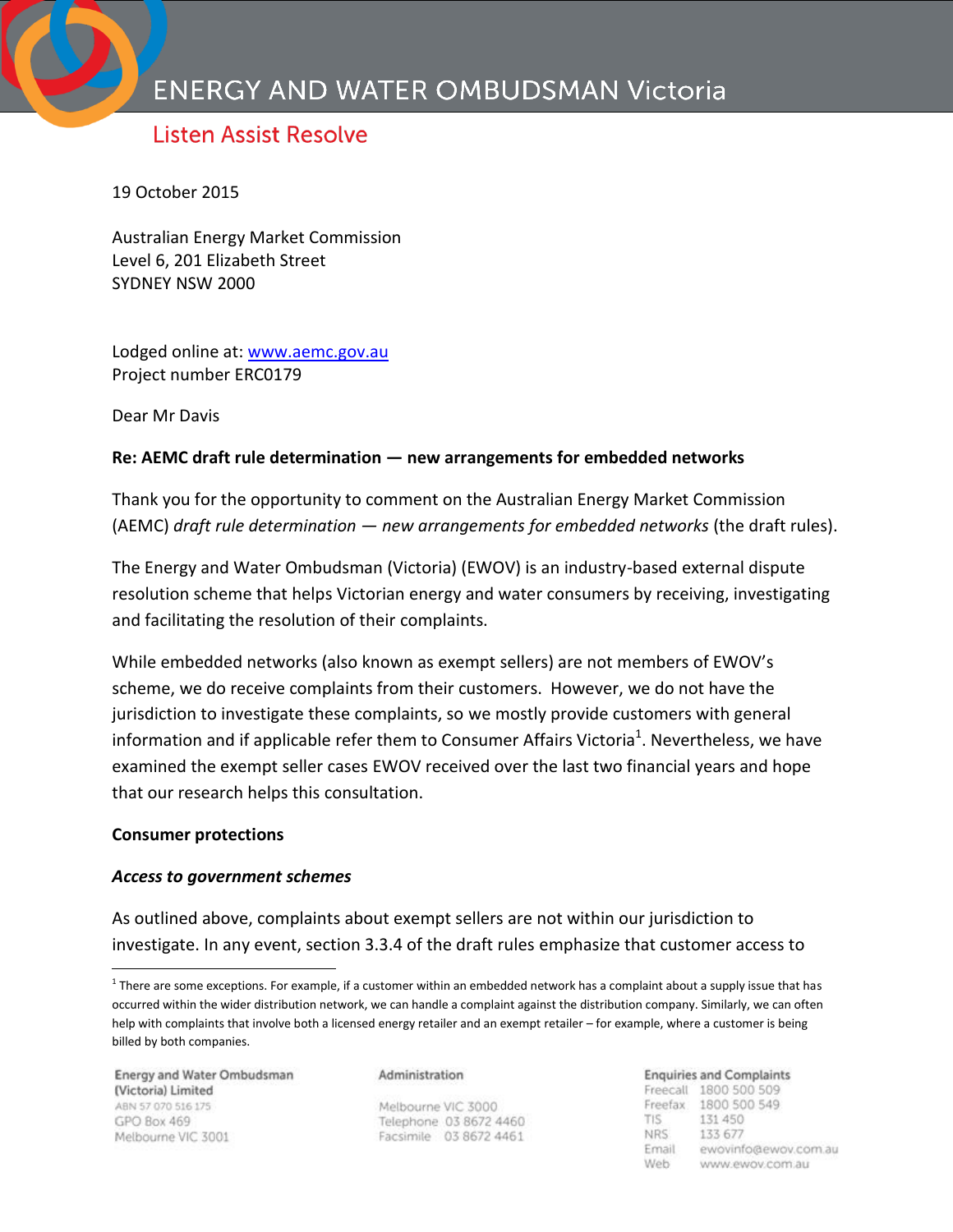Ombudsman schemes is not within the current scope of the rule change process and so is not part of this consultation.

# *Dispute resolution*

Part D of the draft rules sets out the conditions that apply to exempt sellers, one of which is having in place dispute resolution procedures which customers can access at no cost, or on a fee for service basis.

As the Commission is aware, EWOV offers free dispute resolution services and many customers of exempt sellers contact our office for assistance. The graph below shows the increasing number of EWOV cases about exempt sellers from 2010/11 to 2014/15.



In the 2014/15 financial year, EWOV received 154 cases about exempt sellers from customers living in an embedded network – a 40% case increase from 2013/14. This increase contrasts with the decline in EWOV cases over the last financial year where our total cases fell 40%. This may suggest that customers within embedded networks have a growing need for free and independent external dispute resolution services.

# **Customer choice**

An overriding principle of the AEMC's draft rules is that customers living in embedded networks should be able to choose their own electricity retailer within the competitive retail market and access the associated consumer protections. Chapter Three of the draft rules deals specifically with the benefits of retail competition.